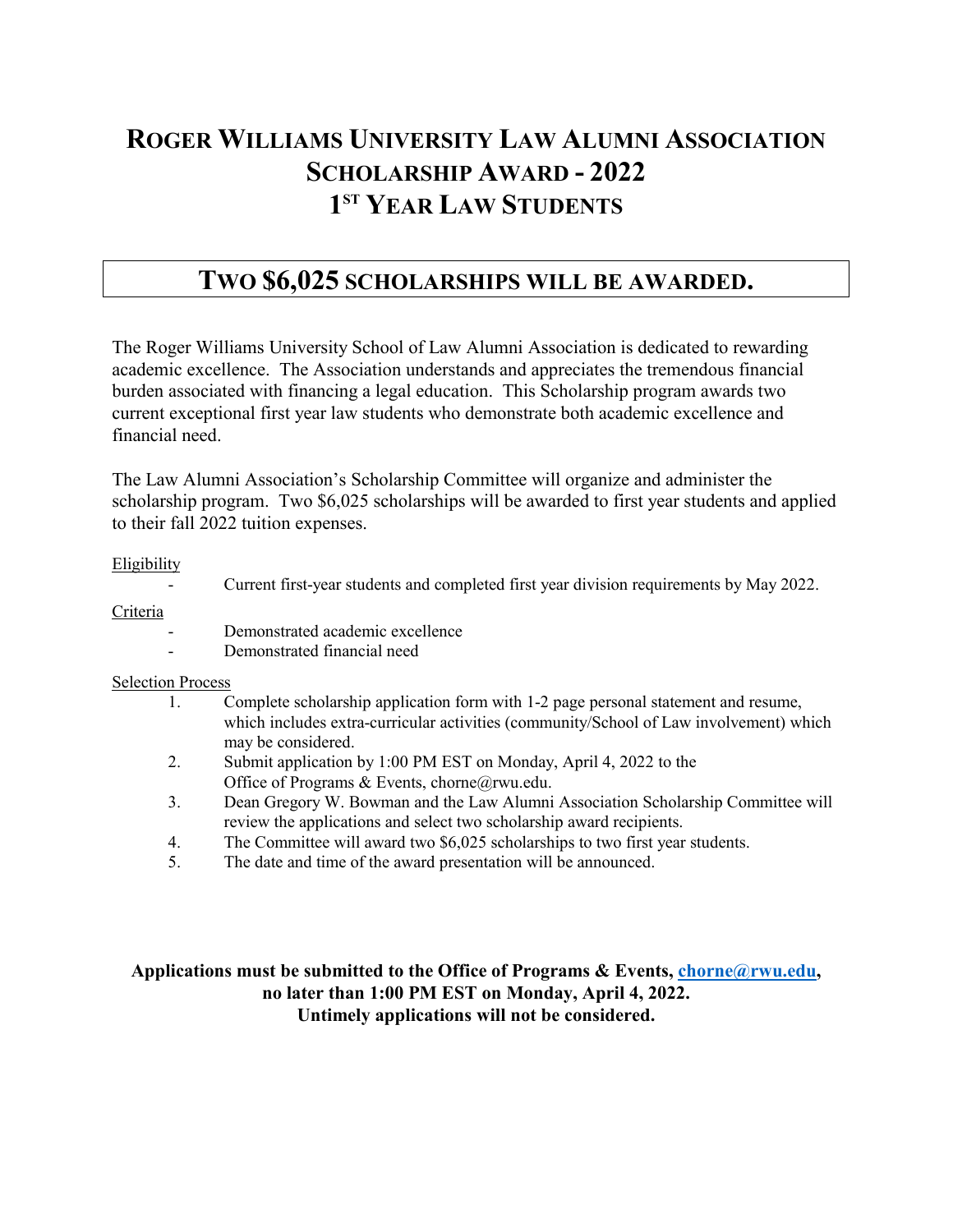# **ROGER WILLIAMS UNIVERSITY LAW ALUMNI ASSOCIATION SCHOLARSHIP APPLICATION - 2022 1ST YEAR LAW STUDENTS**

# *Two --* **\$6,025** *Scholarships will be awarded.*

Applications must be submitted to the School of Law Office of Programs & Events, chorne@rwu.edu, no later than 1:00 PM EST on Monday, April 4, 2022. Untimely applications will not be considered.

### **PERSONAL BACKGROUND**

|                                           | Name:                                                                                                                                                               |  |  |
|-------------------------------------------|---------------------------------------------------------------------------------------------------------------------------------------------------------------------|--|--|
|                                           |                                                                                                                                                                     |  |  |
|                                           |                                                                                                                                                                     |  |  |
|                                           |                                                                                                                                                                     |  |  |
|                                           |                                                                                                                                                                     |  |  |
|                                           |                                                                                                                                                                     |  |  |
| Single                                    | Marital Status: _____ Married/living with significant other                                                                                                         |  |  |
| Student Status: First Year Division       |                                                                                                                                                                     |  |  |
|                                           |                                                                                                                                                                     |  |  |
|                                           | Job Title:                                                                                                                                                          |  |  |
|                                           |                                                                                                                                                                     |  |  |
| Briefly describe the nature of your work: |                                                                                                                                                                     |  |  |
|                                           | ,我们也不能在这里的时候,我们也不能会在这里,我们也不能会在这里,我们也不能会在这里,我们也不能会在这里的时候,我们也不能会在这里,我们也不能会不能会不能会。<br>第2012章 我们的时候,我们的时候,我们的时候,我们的时候,我们的时候,我们的时候,我们的时候,我们的时候,我们的时候,我们的时候,我们的时候,我们的时候,我 |  |  |
|                                           |                                                                                                                                                                     |  |  |
|                                           |                                                                                                                                                                     |  |  |
|                                           | <u> 1989 - Johann Stoff, amerikansk politik (f. 1989)</u>                                                                                                           |  |  |
|                                           |                                                                                                                                                                     |  |  |
|                                           |                                                                                                                                                                     |  |  |